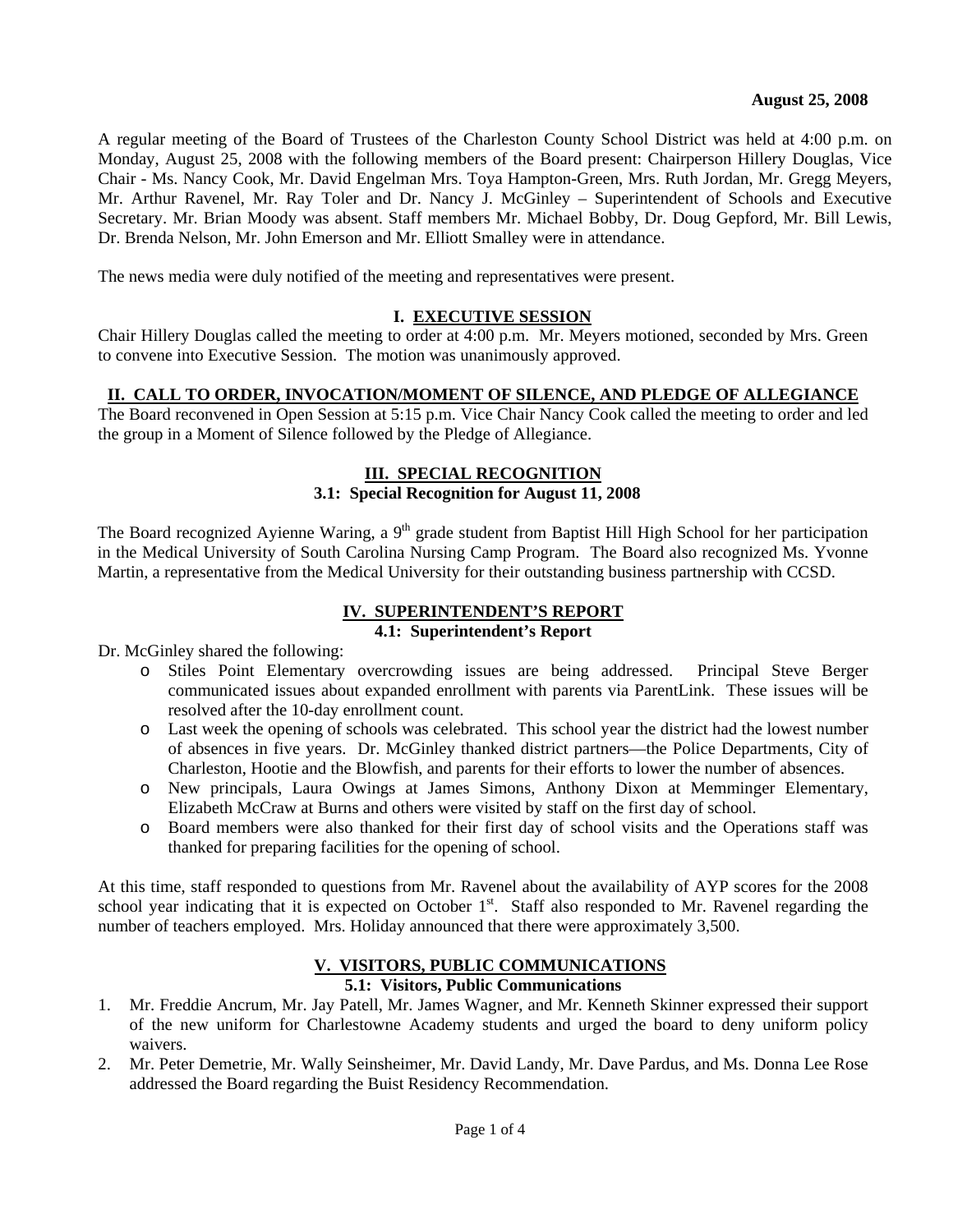- 3. Ms. Felicia Washington and Ms. Selecia Patterson expressed concerns regarding the administrator at Frierson Elementary.
- 4. Ms. Ashley Marshall expressed concerns regarding overcrowding at Stiles Point Elementary.

# **VI. APPROVAL OF MINUTES/EXECUTIVE SESSION AGENDA ITEMS**

# **6.1: Open and Executive Session Minutes of August 11, 2008**

Mr. Meyers motioned, seconded by Ms. Cook approval of the Open and Executive Session minutes of August 11, 2008. The motion was approved 8-0.

# **6.2: Motions of Executive Session of August 11, 2008**

- 1.1: Student Transfer Appeals The Board acted on student transfer appeals as follows. - Approved student transfers B and D. The vote was 7-1 (Douglas opposed).
	- Upheld denial on student transfers C and G. The motion was approved 8-0.
	- The Board requested additional information on student transfers A, E, F, and H.
- 1.2: Jerry Zucker Middle School of Science (New District 4 Middle School) Change Order #006 The Board approved the contract for Quality Assurance testing and International Building Code Chapter 1 and Chapter 17 for the new Sanders Clyde K-8 School project to WPA, Inc. for a contract amount not to exceed \$536,546. The motion was approved 8-0.
- 1.3: New Sanders Clyde K-8 Project #5780 Approval of Quality Assurance Testing and Chapter I and Chapter 17 Special Inspections Agency – This item was moved to Open Session item #9.5.
- 1.4: Personnel Matters
	- 1. The Board received a legal briefing from General Counsel regarding paying coaches a small stipend. No action was taken.
	- 2. The Board approved a request for sabbatical leave for an employee. The motion was approved 8-0.
- 1.5: Recommendation for Food Service Work Calendar The Board approved a motion to receive the recommendation for Food Service Work Calendar as information. The motion was approved 8-0.
- 1.6: Contractual Matters
	- 1. The Board received a briefing on a contractual matter.
	- 2. The Board approved a recommendation allowing staff to move forward to complete the installation of the HVAC units for the Wando High School gym by September 28, 2008 if the insurance company had not provided a settlement by August 29, 2009. The estimated cost is \$352,000. The funding source is 2004 Bond Sale. The motion was approved 8-0.
- 1.7: Appeal Uniform Waiver for Charlestown Academy The Board approved a motion to receive the Charlestowne Academy Uniform Waiver Appeal as information and urged staff to adhere to the CCSD Uniform Policy. The motion was approved 8-0.
- 1.8: Student Expulsion Appeals Ratification The Board ratified two expulsion appeals heard by a Board committee on August 20, 2008 as follows. The Board approved the recommendation on these expulsion appeals with a vote of 8-0.
	- 1. The committee's recommendation for a Wando High student follows.
		- o Uphold the District 2 Constituent Board's decision to expel the student for the 2007-2008 school year;
		- o Student will receive credits earned for the 2007-2008 school year;
		- o Student must complete a drug program;
		- o Student will be on strict probation for the 2008-2009 school year; and
		- o Student will perform three hours of community service under the direction of the administration at Wando High School.
		- 2. The committee's recommendation for a Burke High student follows.
			- o Overturn the District 20 Constituent Board's decision for Long-Term Suspension;
			- o Student will attend Liberty Hill Academy for 45 days;
			- o Student will return to Burke High upon completion of the 45 day assignment at Liberty Hill Academy **on strict probation** for the 2008-2009 school year;
			- o Student must complete a drug program; and be monitored for drug use.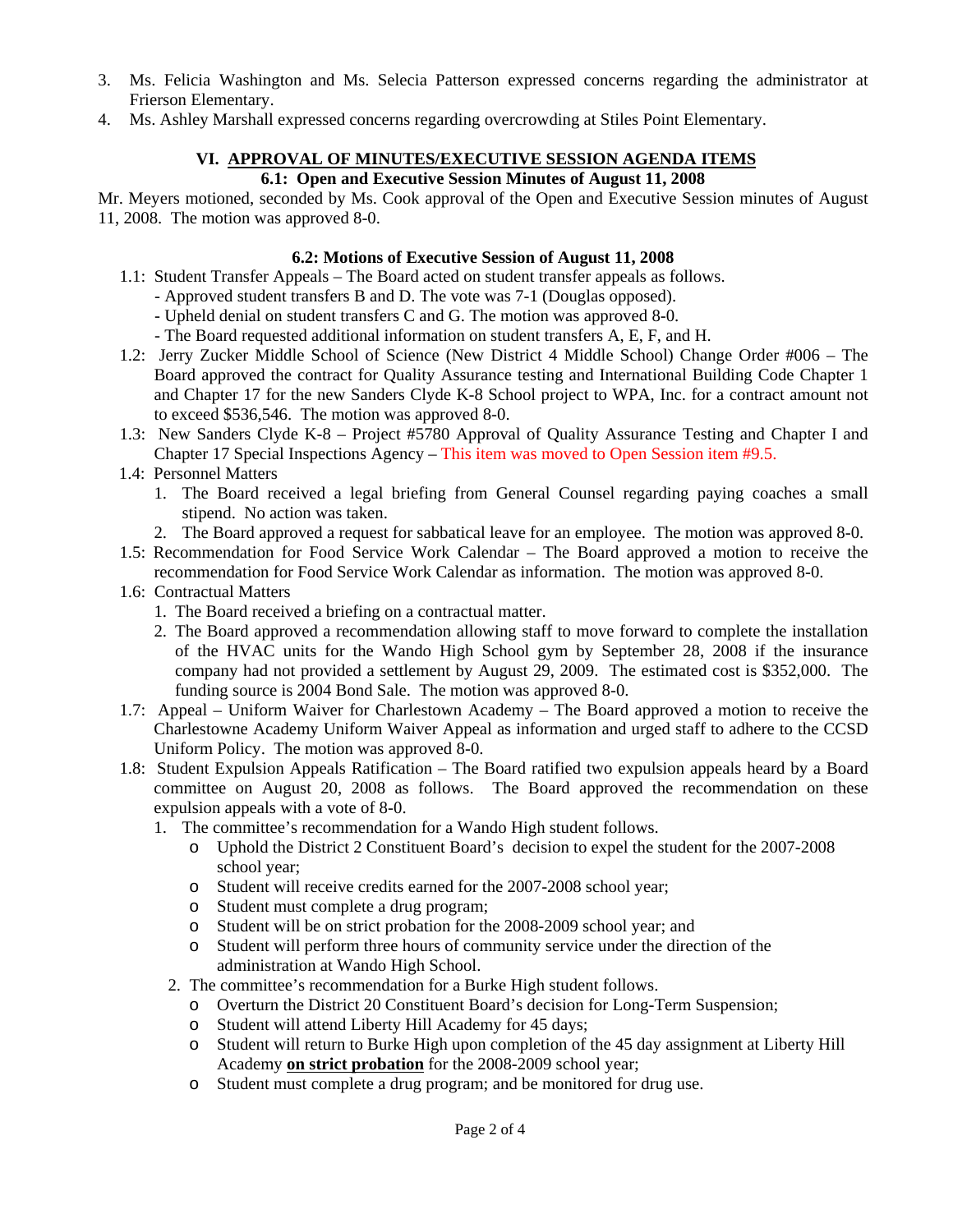#### **6.3: Financial Minutes of August 11, 2008**

Mr. Meyers motioned, seconded by Mr. Ravenel to approve the Financial Minutes of August 11, 2008. The motion was approved 8-0.

#### **VII: MANAGEMENT REPORT**

#### **7.1: Performance Management Evaluation Instrument and Compensation for Administrators**

Mr. Michael Bobby and Mrs. Susan Holiday briefed the Board on the status the Performance Management Evaluation and Compensation for Administrators. The new plan for Administrators is based on three components: Professional Growth Activities, Administrative Competencies and Scorecard. Compensation for administrative salary increases are tied to individual, school or office and district performances. The project team will meet on Tuesday, August 26, 2008.

#### **7.2: Budget Update – State Reductions**

Mr. Bobby presented an update to the Board on reduction of state funding. State funding was adjusted a few weeks ago. The impact was greater in Charleston than other districts in the state.

#### **VIII: CHARLESTON ACHIEVING EXCELLENCE UPDATE**

# **8.1: West Ashley High School Credit Recovery Program**

Mrs. Mary Runyon presented information on the credit recovery program at West Ashley High School. The program known as the Continuous Advancement Towards Success (CATS) Initiative is a credit recovery initiative that began in February 2008 and has allowed at risk students to achieve academic success (grade level and/or graduation).

#### **8.2: Carolina Preparatory Academy**

Mr. Pete Kennedy presented info on a program he developed to bridge the achievement gap. This program targets low-wealth students. The proposed Carolina Preparatory Academy would be an Autonomous Partnership School that is accountable to the Superintendent of Schools. The school would start with kindergarten through fourth grades and build to a higher level each year, eventually becoming a k-12 school. Mr. Kennedy shared information on those willing to partner with the school and said the cost would be the District's per pupil amount versus per pupil amount for charter schools.

Mr. Ravenel suggested Mr. Kennedy arrange a meeting with the State Chair of the Education Committee since Legislation may be needed for a partnership school.

#### **IX**. **POTENTIAL CONSENT AGENDA ITEMS 9.1: Home School Applications**

*A recommendation to approve home school applications.* 

Ms. Cook motioned, seconded by Mr. Meyers approval of home school applications. The motion was approved 7-1 (Douglas opposed).

#### **9.2: Second Reading – Revised Board Policies**

- **A.** BBAAAAConstituent Board Powers and Duties
- **B.** BDA Duties of the Chairman
- **C.** BDAA Duties of the Vice Chairman (former policy 9220)
- **D.** BDAAA Duties of the Secretary (former policy 9230)
- **E.** BDDA Auditor (former policy 9260)
- **F.** BDDB Agenda
- **G.** BDDC Order of Business (former policy 9368.1
- **H.** BDDD Public Input to the Board